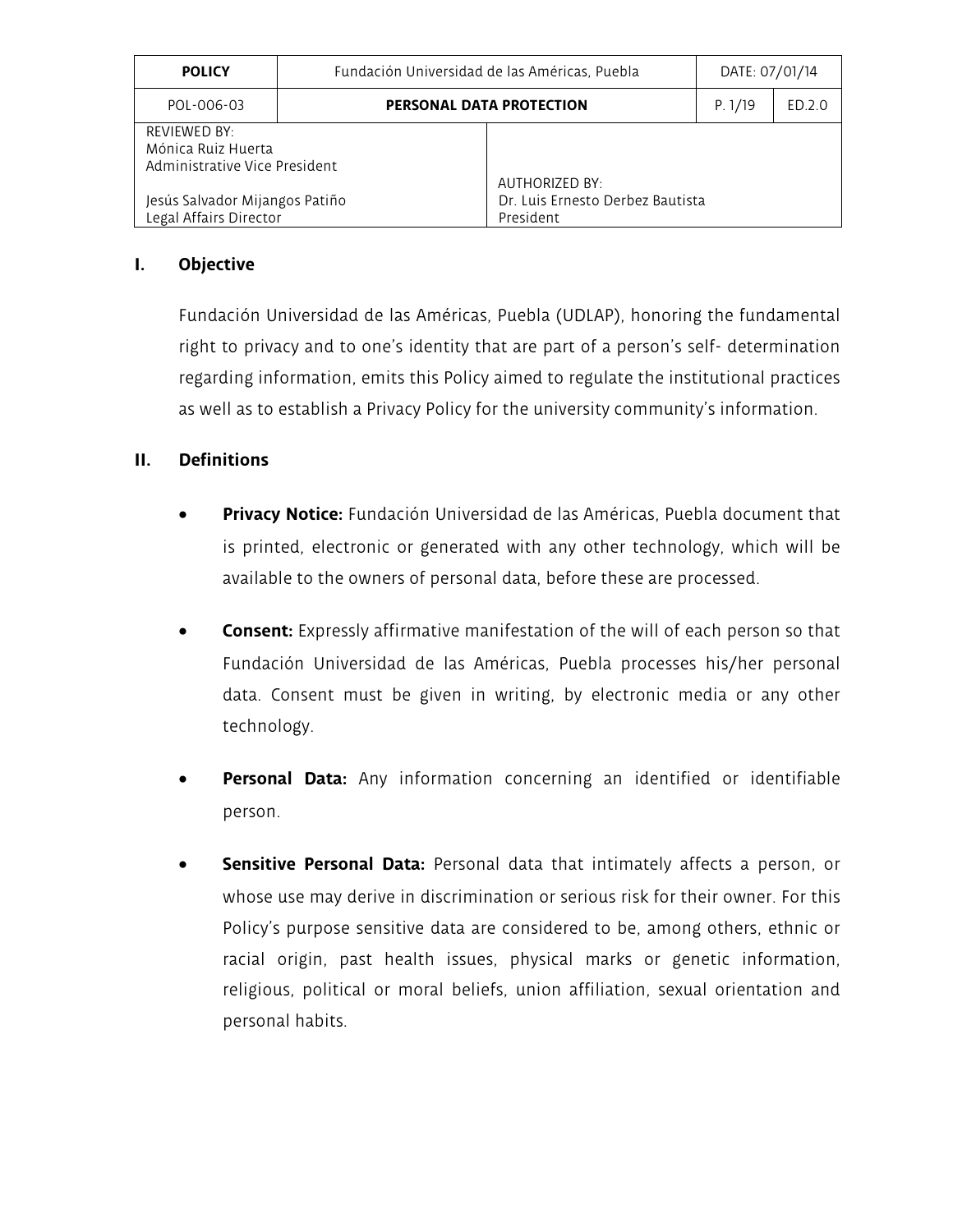| <b>POLICY</b>                                                              | Fundación Universidad de las Américas, Puebla |                                               | DATE: 07/01/14 |        |
|----------------------------------------------------------------------------|-----------------------------------------------|-----------------------------------------------|----------------|--------|
| POL-006-03                                                                 | PERSONAL DATA PROTECTION                      |                                               | P. 2/19        | ED.2.0 |
| <b>REVIEWED BY:</b><br>Mónica Ruiz Huerta<br>Administrative Vice President |                                               | <b>AUTHORIZED BY:</b>                         |                |        |
| Jesús Salvador Mijangos Patiño<br>Legal Affairs Director                   |                                               | Dr. Luis Ernesto Derbez Bautista<br>President |                |        |

- **Data Controller:** Academic, administrative or student unit of the Fundación Universidad de las Américas, Puebla, as well as a person or entity related to it that deals with personal data due to their functions.
- **Law:** *Ley Federal de Protección de Datos Personales en Posesión de Particulares y su Reglamento* (Federal Law for the Protection of Personal Data in Possession of Third Parties and its Regulations.)
- **Transmission:** Data communication between data controllers at the Fundación Universidad de las Américas, Puebla.
- **Third Party:** Individual or entity, national or foreign, different from the Fundación Universidad de las Américas, Puebla.
- **Owner:** Individual whose personal data is in possession of Fundación Universidad de las Américas, Puebla.
- **Transfer:** Data communication to a person different from data controllers of the Fundación Universidad de las Américas, Puebla.
- **Processing:** Obtainment and use, including access, handling, employment, transfer, disposal, dissemination or storage of personal data by any means.
- **University:** Fundación Universidad de las Américas, Puebla.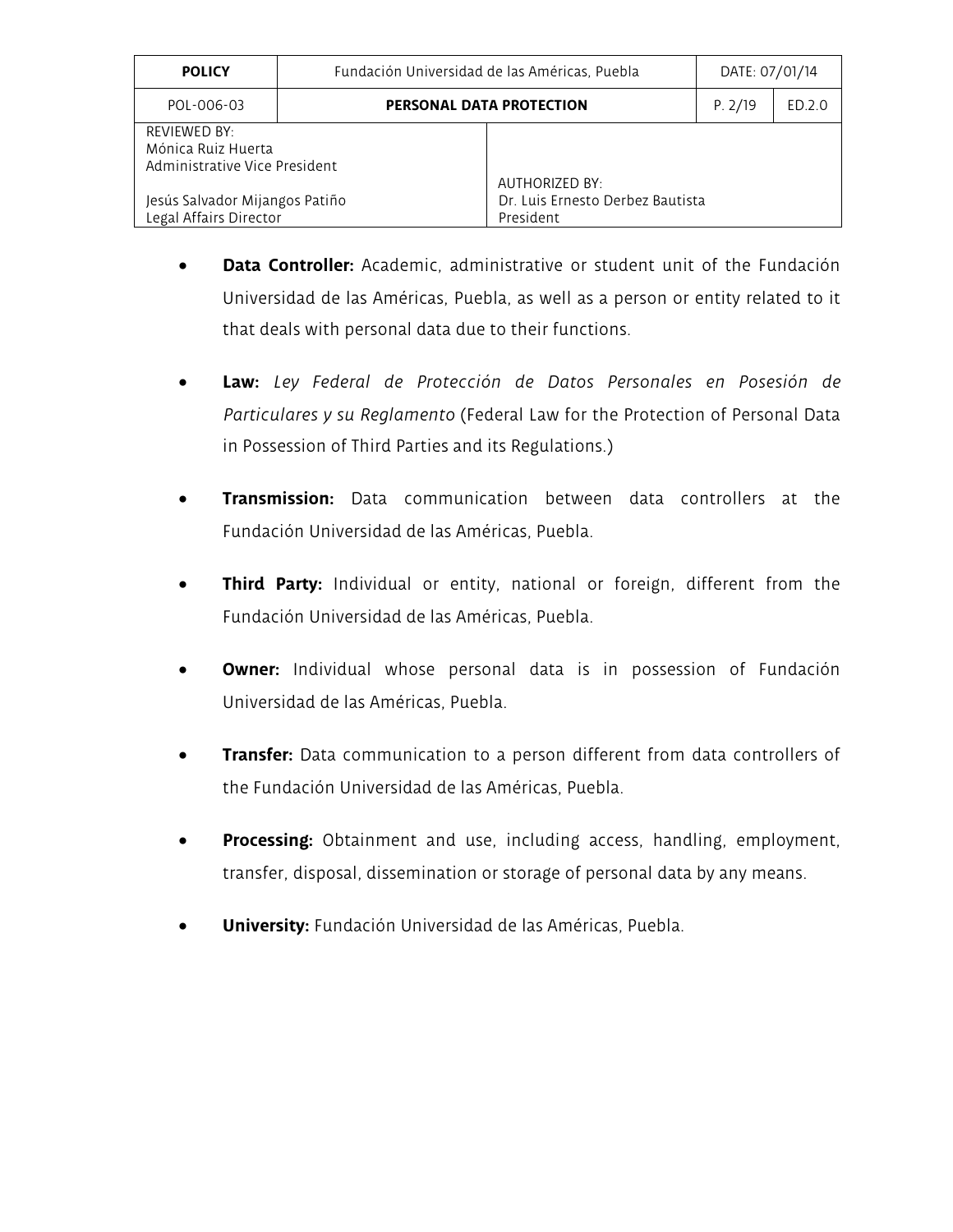| <b>POLICY</b>                                                              | Fundación Universidad de las Américas, Puebla |                                                                 | DATE: 07/01/14 |      |
|----------------------------------------------------------------------------|-----------------------------------------------|-----------------------------------------------------------------|----------------|------|
| POL-006-03                                                                 | PERSONAL DATA PROTECTION                      |                                                                 | P. 3/19        | FD20 |
| <b>REVIEWED BY:</b><br>Mónica Ruiz Huerta<br>Administrative Vice President |                                               |                                                                 |                |      |
| Jesús Salvador Mijangos Patiño<br>Legal Affairs Director                   |                                               | AUTHORIZED BY:<br>Dr. Luis Ernesto Derbez Bautista<br>President |                |      |

## **III. Provisions**

- 1. When the "University," in its interaction and relations with students, employees, suppliers and "third parties," handles diverse personal data to fulfill its duties and within its rights, it will follow at every moment the "Law", provisions and other applicable legal norms as well as the values and principles of the "University."
- 2. The "University" will adopt the necessary measures so the "Law" is enforced with this Policy and the **Privacy Notice (Annex 1**).
- 3. Academic Department Heads and Area Directors, as a minimum level, as well as the CEUDLAP President and the legal counsel of people working for the "University," will be responsible for the use given by the corresponding "data controller." The individuals mentioned above may appoint the "data controllers."
- 4. The "University" through the "data controllers" should make sure that the "personal data" in their database is pertinent, correct and current for the purposes they are received.
- 5. "Processing" "personal data" by the "University" shall be limited to the purposes foreseen in the "Privacy Notice" and, if appropriate, to the instruments through which "personal data" are directly obtained from their "owners." Such "processing" must be necessary, adequate and relevant in relation to the purposes mentioned before.
- 6. Within the academic, administrative or student units of the "University" only those persons who need to deal with "personal data" to perform their job, and following the aims foreseen by the "Privacy Notice" or corresponding document may handle "personal data." Assuming that individuals or entities that service the "University" have access or deal with "personal data" of the university community on behalf of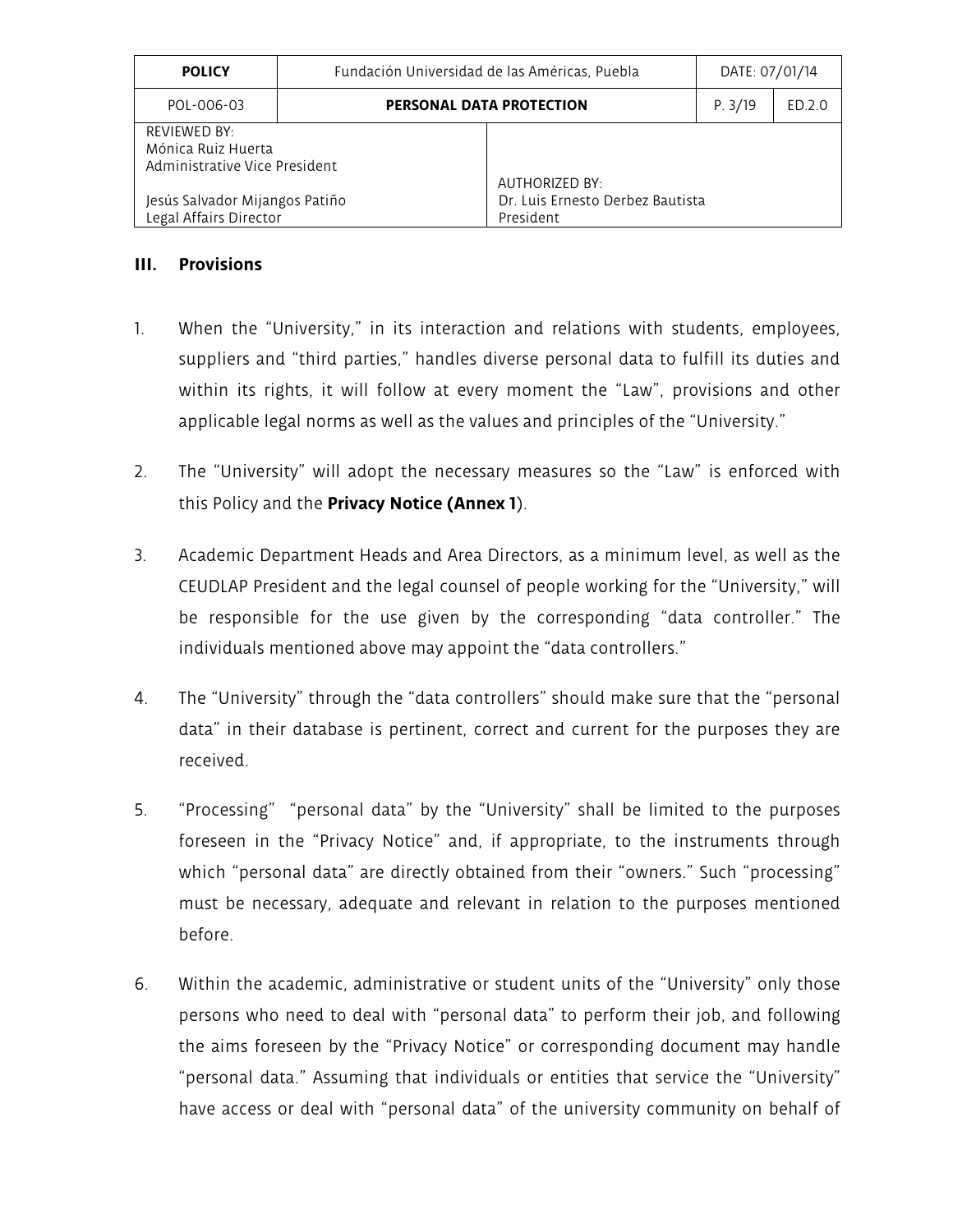| <b>POLICY</b>                                                       | Fundación Universidad de las Américas, Puebla |                                                                        | DATE: 07/01/14 |        |
|---------------------------------------------------------------------|-----------------------------------------------|------------------------------------------------------------------------|----------------|--------|
| POL-006-03                                                          | PERSONAL DATA PROTECTION                      |                                                                        | P.4/19         | ED.2.0 |
| REVIEWED BY:<br>Mónica Ruiz Huerta<br>Administrative Vice President |                                               |                                                                        |                |        |
| Jesús Salvador Mijangos Patiño<br>Legal Affairs Director            |                                               | <b>AUTHORIZED BY:</b><br>Dr. Luis Ernesto Derbez Bautista<br>President |                |        |

the "University," such persons and, if needed, their personnel are bound to observe the "Law," this Policy and the "Privacy Notice."

- 7. Every employee, student, supplier, external consultant, auditor or any other person who due to their functions regarding the "University" has access to "personal data," must accept the obligation to obey the "Law," this Policy and the "Privacy Notice," as well as keeping confidential the information they have access to.
- 8. The "University" will identify and guard the personal data once its purpose has been fulfilled in order to determine responsibility for its control until its contract or legal prescription expires. During this period the "personal data" will not be used and once finished it will be cancelled. When "personal data" are cancelled the owner will be notified.
- 9. When a student, employee, supplier or "third party" "process" "personal data" in their private interactions or relationships outside the means established by the "University" for such purpose, he/she will be responsible for such "processing," freeing the "University" from all claims and/or actions derived from such "processing."
- 10. The Legal Office will be responsible for:
	- a. Furthering a culture of "personal data" protection at the "University" through training courses, roundtables, pamphlets, lectures or any other means deemed pertinent.
	- b. Making a periodical inventory of "personal data" and "data controller" systems.
	- c. Determining the functions and obligations of individuals and entities related to the "University" that handle "personal data" on its behalf.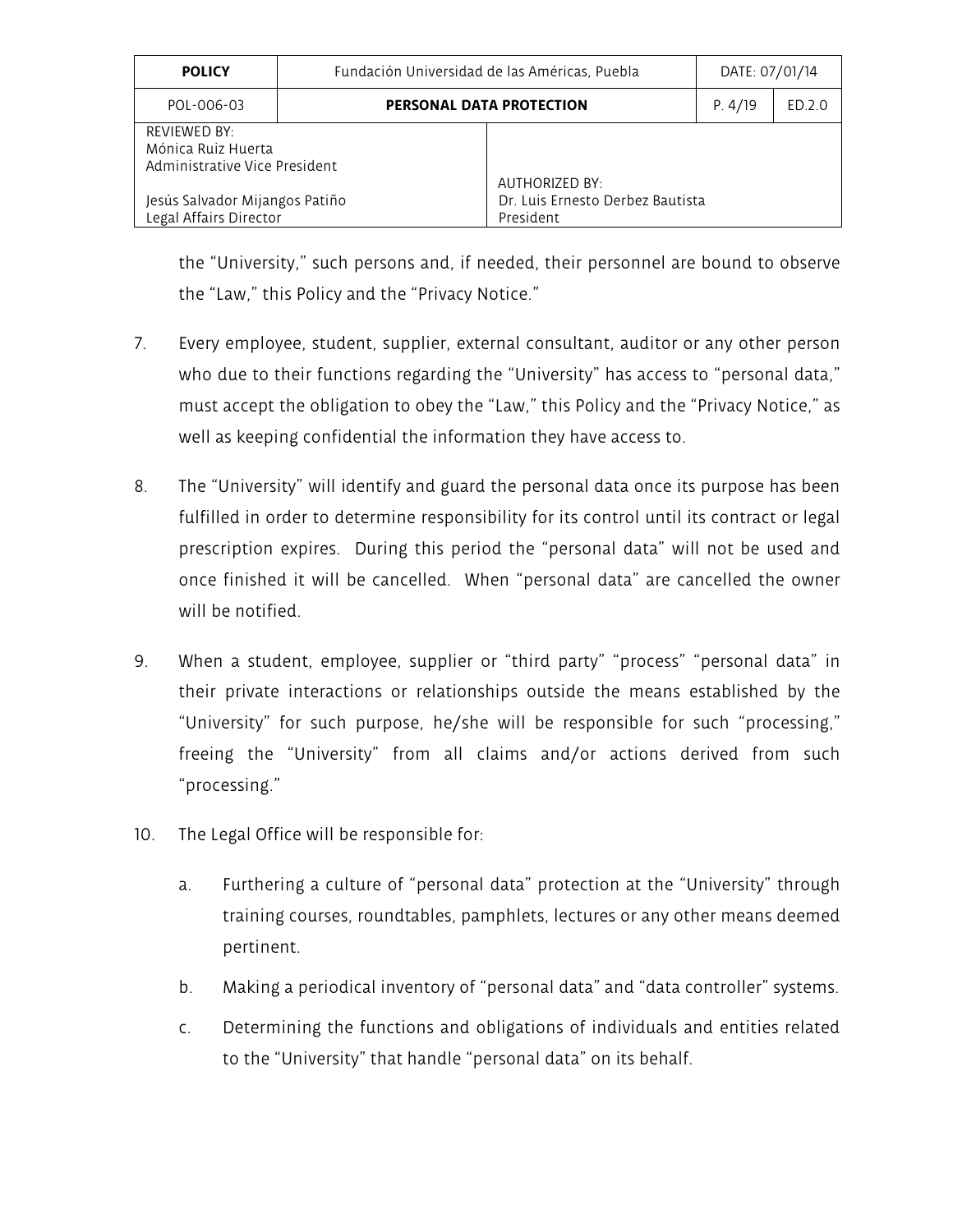| <b>POLICY</b>                                                              | Fundación Universidad de las Américas, Puebla |                                                                 | DATE: 07/01/14 |        |
|----------------------------------------------------------------------------|-----------------------------------------------|-----------------------------------------------------------------|----------------|--------|
| POL-006-03                                                                 | PERSONAL DATA PROTECTION                      |                                                                 | P. 5/19        | ED.2.0 |
| <b>REVIEWED BY:</b><br>Mónica Ruiz Huerta<br>Administrative Vice President |                                               |                                                                 |                |        |
| Jesús Salvador Mijangos Patiño<br>Legal Affairs Director                   |                                               | AUTHORIZED BY:<br>Dr. Luis Ernesto Derbez Bautista<br>President |                |        |

- d. Having a "personal data" risk analysis, identifying dangers and evaluating risk for the database in possession of the "University".
- e. Proposing and implementing--with the academic, administrative and student areas—security measures applied to the "personal data" held by the "University" and to identify those that are effective.
- f. Review the "processing" carried out by the "data controllers."
- g. Train "University" personnel in matters related to the protection of "personal data."
- h. Receive consultations from academic, administrative or student units of the "University" about "Law" enforcement in concrete cases.
- i. Propose amendments to this Policy and to the "Privacy Notice."
- 11. Any situation unforeseen in this policy will be analyzed and authorized by the President or a person appointed by him/her.

# **Privacy Notice and Consent**

- 12. The "Privacy Notice" of the "University" must be available to the university community in electronic and printed media, and be visible in areas where "personal data" is obtained directly from the "owner." Assuming that a disabled member of the university community requires the "Privacy Notice" in another form, he/she will notify the "data controller" so an accessible format for his/her kind of disability is provided.
- 13. The "University" "Privacy Notice" will establish as a minimum the following:
	- a. The "University" address.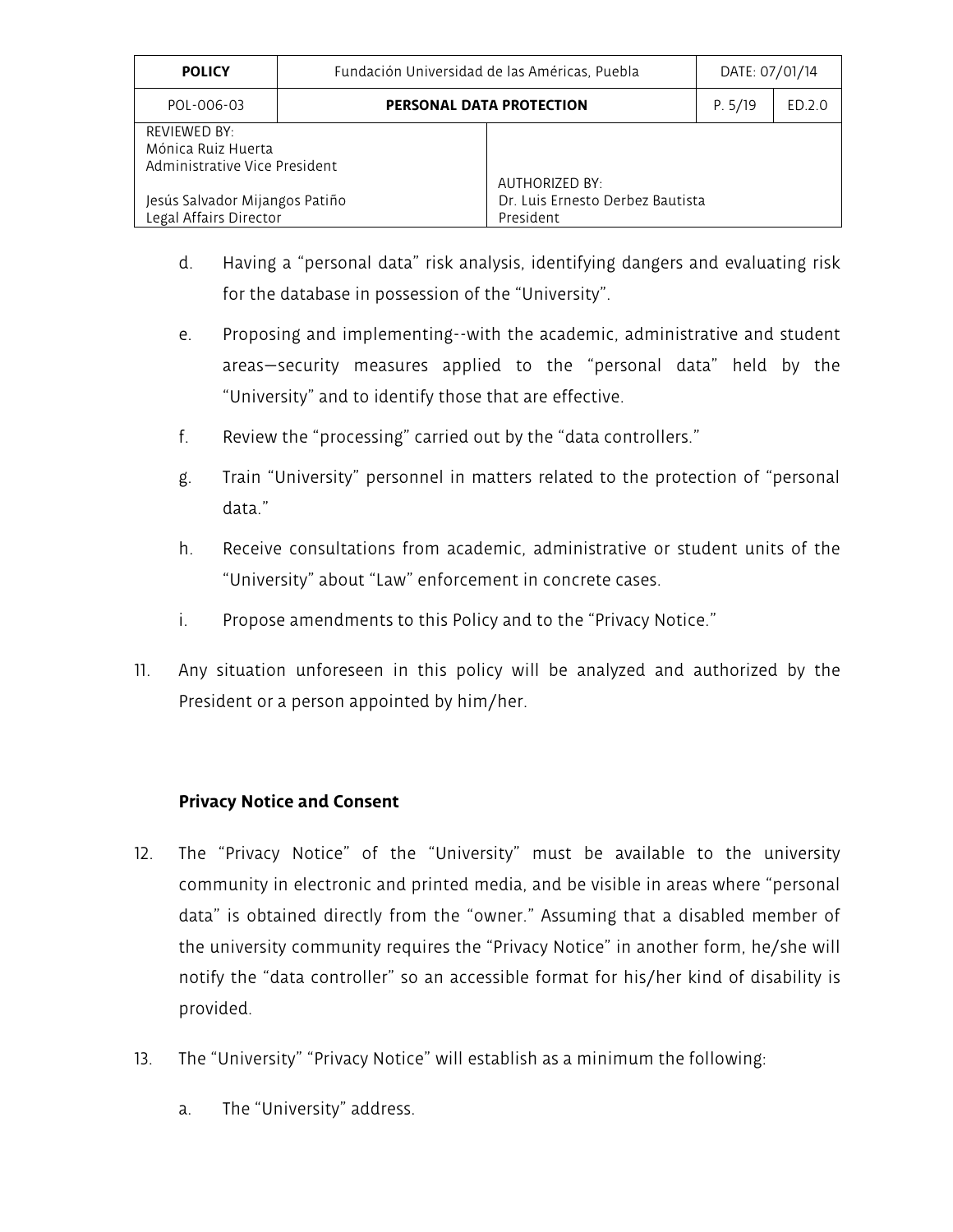| <b>POLICY</b>                                                       | Fundación Universidad de las Américas, Puebla |                                                                        | DATE: 07/01/14 |      |
|---------------------------------------------------------------------|-----------------------------------------------|------------------------------------------------------------------------|----------------|------|
| POL-006-03                                                          | PERSONAL DATA PROTECTION                      |                                                                        | P. 6/19        | FD20 |
| REVIEWED BY:<br>Mónica Ruiz Huerta<br>Administrative Vice President |                                               |                                                                        |                |      |
| Jesús Salvador Mijangos Patiño<br>Legal Affairs Director            |                                               | <b>AUTHORIZED BY:</b><br>Dr. Luis Ernesto Derbez Bautista<br>President |                |      |

- b. The ends for which the data will be used.
- c. The options and means to limit the use or circulation of "personal data."
- d. The means to exercise ARCO (Access, Rectification, Cancellation and Objection) rights.
- e. The data "transfers" permitted.
- f. The "data controller" who will receive and answer the requests related to the "processing" of "personal data" from the "owner."
- g. The process and means the "University" will use to communicate to the "owners" changes in the privacy notices.
- 14. The "data controllers" may propose the design of physical and electronic instruments for the "processing" of "personal data" for specific ends related to their functions. Such instruments must contain at least the name and address of the "University", the reason for such "processing" and a reference to the "Privacy Notice." These instruments must be approved by the Legal Department.
- 15. The "owner" of the "personal data" (or the person exercising parental authority when the "owner" is a minor) must grant "consent" to the "University" to "process" "personal data", except in these cases:
	- a. To meet legal obligations between the "owner" and the "University."
	- b. When national legislation or treaties signed by Mexico allow it.
	- c. When "personal data" are found in sources of public dominion, including the institution's webpage, or are derived from a social interaction outside the functions of the "data controller."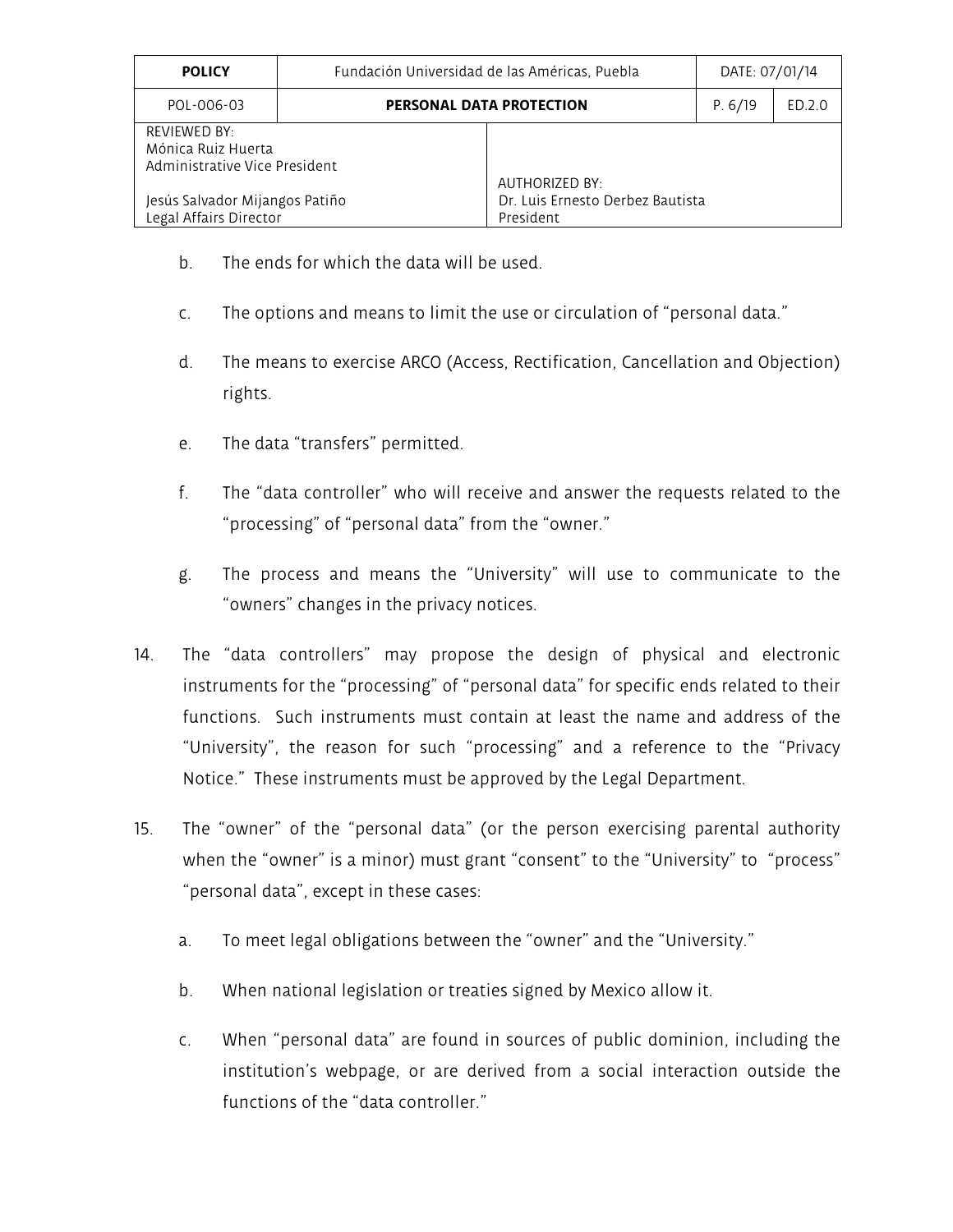| <b>POLICY</b>                                                              | Fundación Universidad de las Américas, Puebla |                                                                        | DATE: 07/01/14 |      |
|----------------------------------------------------------------------------|-----------------------------------------------|------------------------------------------------------------------------|----------------|------|
| POL-006-03                                                                 | PERSONAL DATA PROTECTION                      |                                                                        | P.7/19         | FD20 |
| <b>REVIEWED BY:</b><br>Mónica Ruiz Huerta<br>Administrative Vice President |                                               |                                                                        |                |      |
| Jesús Salvador Mijangos Patiño<br>Legal Affairs Director                   |                                               | <b>AUTHORIZED BY:</b><br>Dr. Luis Ernesto Derbez Bautista<br>President |                |      |

- d. When the "personal data" are dissociated from the "owner" in a way that neither their organization, presentation nor contents permit his/her identification.
- e. When an emergency situation arises that may harm the "owner" in his/her person or property.
- f. When the use of "personal data" is indispensable for medical attention, prevention, diagnosis or sanitary assistance, whenever (i) the "owner" is in no condition to give his/her "consent" under the law, and (ii) the person doing the data "processing" is bound to professional secrecy or a similar obligation.
- g. When dealing with individuals as professionals or merchants and/or when they provide services for the "University," or another individual or entity with business activities, consisting only of full name, position, address, email address, phone and fax number, provided the information is used for representation of the employer or supplier.
- h. When commanded by a competent authority.
- 16. The "consent" of the "owner" for "transfers" of national or international data will not be required in the following circumstances:
	- a. When a law or treaty foresees the "transfer".
	- b. When the "transfer" is needed for medical prevention and diagnosis, healthcare, medical treatment or sanitation.
	- c. When the "transfer" is needed because of a current or future contract between the "University" and a "third party", in the interest of the "owner" and in adherence to the ends established in the "Privacy Notice."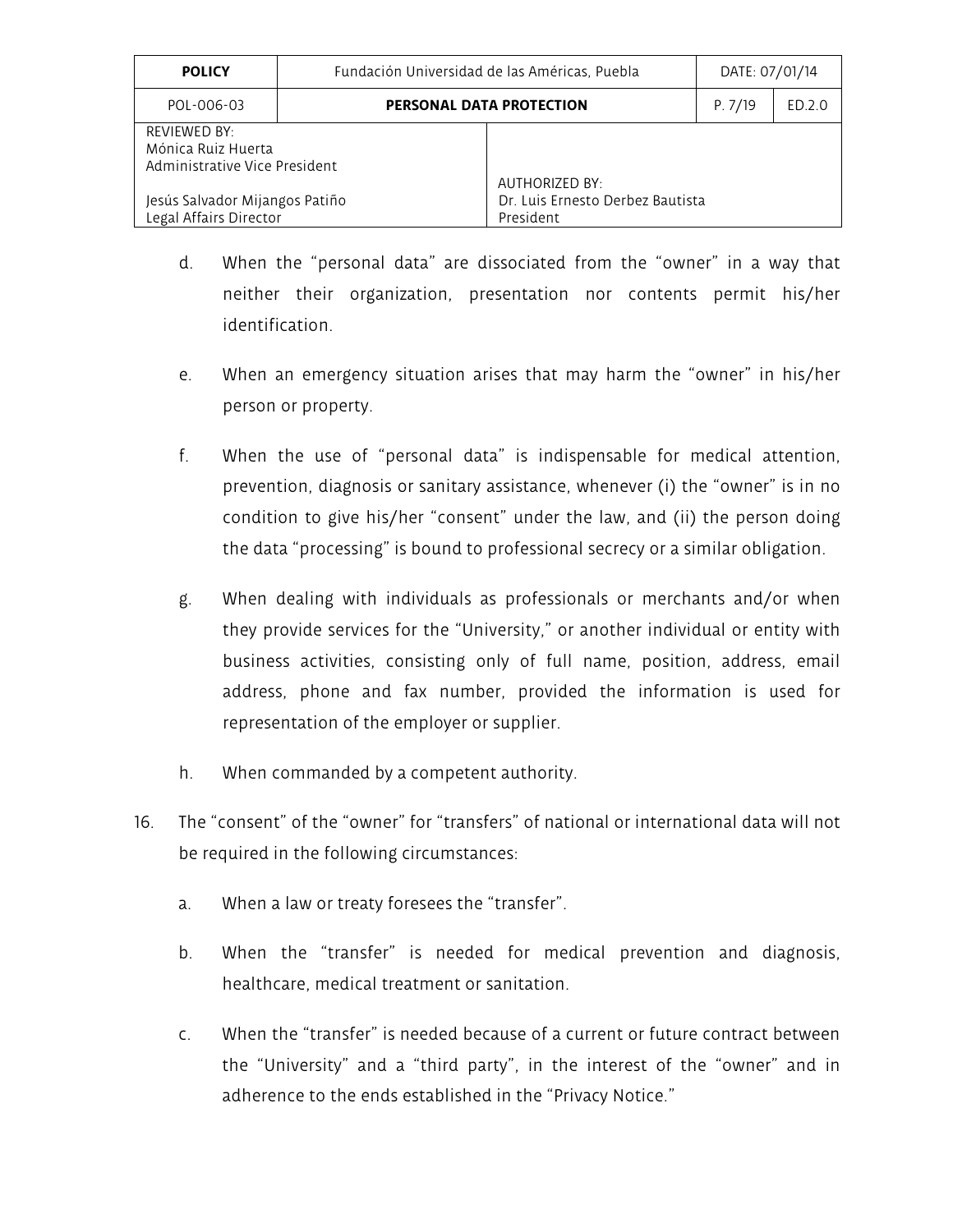| <b>POLICY</b>                                                              | Fundación Universidad de las Américas, Puebla |                                                                 | DATE: 07/01/14 |        |
|----------------------------------------------------------------------------|-----------------------------------------------|-----------------------------------------------------------------|----------------|--------|
| POL-006-03                                                                 | PERSONAL DATA PROTECTION                      |                                                                 | P. 8/19        | FD.2.0 |
| <b>REVIEWED BY:</b><br>Mónica Ruiz Huerta<br>Administrative Vice President |                                               |                                                                 |                |        |
| Jesús Salvador Mijangos Patiño<br>Legal Affairs Director                   |                                               | AUTHORIZED BY:<br>Dr. Luis Ernesto Derbez Bautista<br>President |                |        |

- d. When the "transfer" is necessary or legally required in the public interest, or for the enforcement or administration of justice.
- e. When the "transfer" is necessary for the acknowledgement, exercise or defense of a right in a judicial process.
- f. When the "transfer" is necessary for maintaining or fulfilling a legal relationship between the "owner" and the "University."
- 17. Assuming that one of the "data controllers" of the "University" requires to "transfer" "personal data" to a country where the laws regarding the protection of personal data do not meet the minimal standards established by the "Law" and this Policy, this "transfer" should be structured around model clauses approved by the Legal Department.
- 18. Every "transfer" is to be formalized by communicating to the receiving "data controller" the "University" "Privacy Notice", as well as the conditions under which the "owner" consented to give his/her "personal data."
- 19. All "processing" of "personal data" requires that the "data controllers" obtain a direct "consent" from the "owner," written and explicit with their signature, electronically or through any other means of authentication established, regardless of the quality and security level of such data; or, to verify the particular conditions of consent related to the "personal data" at their disposal.

# **Security Measures**

20. The University through the "data controllers" will classify the "personal data" in their possession according to the security levels described below: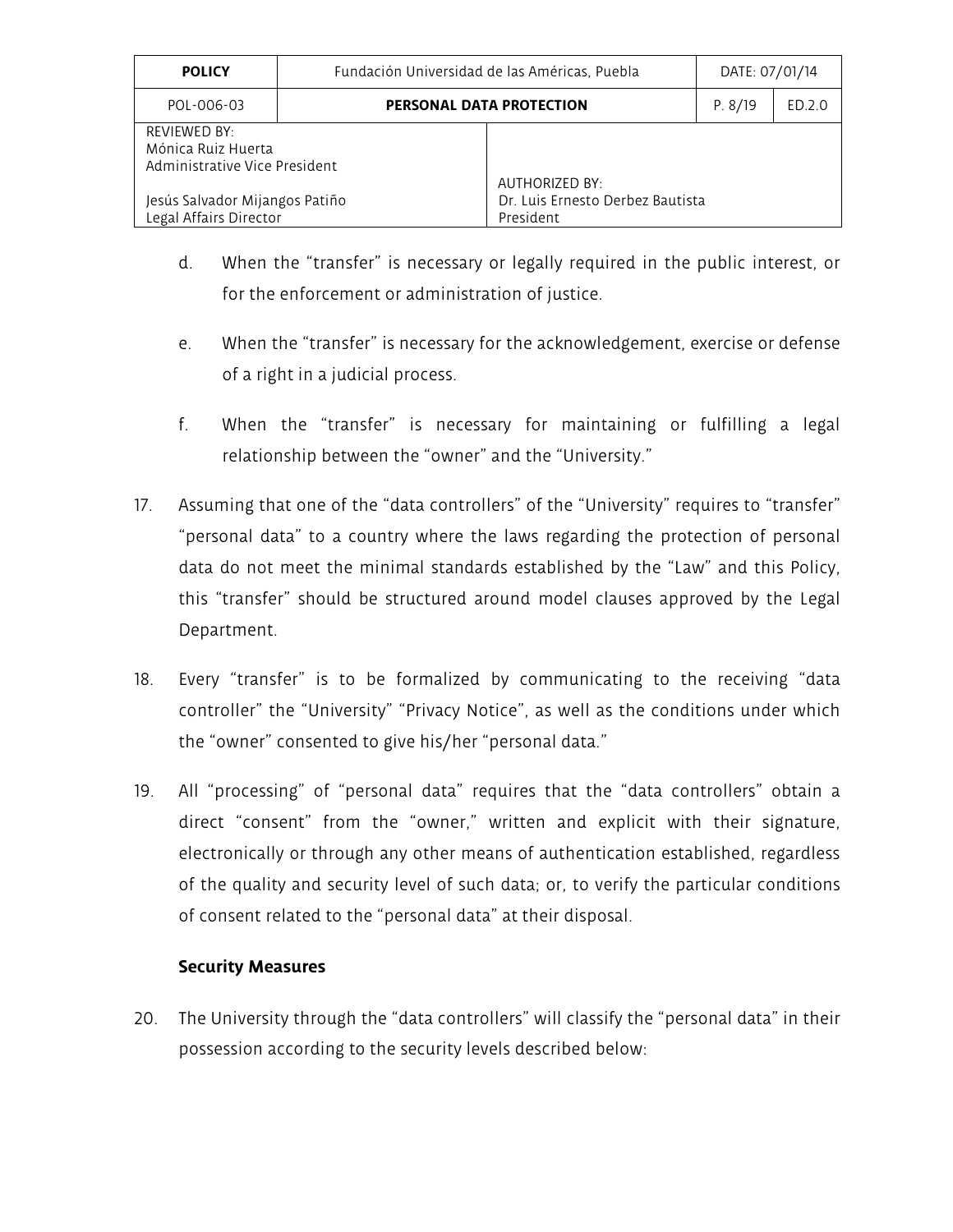| <b>POLICY</b>                                                       | Fundación Universidad de las Américas, Puebla |                                                                        | DATE: 07/01/14 |        |
|---------------------------------------------------------------------|-----------------------------------------------|------------------------------------------------------------------------|----------------|--------|
| POL-006-03                                                          | PERSONAL DATA PROTECTION                      |                                                                        | P.9/19         | ED.2.0 |
| REVIEWED BY:<br>Mónica Ruiz Huerta<br>Administrative Vice President |                                               |                                                                        |                |        |
| Jesús Salvador Mijangos Patiño<br>Legal Affairs Director            |                                               | <b>AUTHORIZED BY:</b><br>Dr. Luis Ernesto Derbez Bautista<br>President |                |        |

- a. **Level A:** "Personal data" such as name, address, private and cell phone numbers, email, RFC, CURP, dependents and beneficiaries, language and others. These data may be transmitted between "data controllers" who require them to meet their obligations and may also be obtained directly from the "owners" for specific purposes.
- **b. Level B:** "Personal data" related to academic performance, professional trajectory, conduct, transit and migratory movements, among others. "Personal data" included in this level require a certain access profile and their "processing" will be the responsibility of the "data controllers" whose work requires access to them. The "transmission" and "transfer" of this "personal data", shall be requested and justified to the "data controller" by a Director or Dean as a minimum.
- **c. Level C:** "Personal data" that contain information related to property or finances, legal or administrative proceedings in the form of trials, ideology, religion, personal habits, health, sexual orientation, ethnic or racial origin, among others. The Legal Department will authorize the "processing" of the "personal data" included in this level only if there is a legitimate and justified purpose for the "data controllers." "Personal data" of this level will require an access profile and their "processing" will be the responsibility of "data controllers" whose functions require it. The "transmission" and "transfer" of "personal data" must be requested and justified to the "data controller" by the corresponding Vice President; or else by the Administrative Vice President for areas that do not have such hierarchy.
- 21. The "data controllers" or the Legal Department shall design, establish and maintain administrative, technological and/or physical security measures to protect "personal data" against damage, loss, alteration, destruction, and unauthorized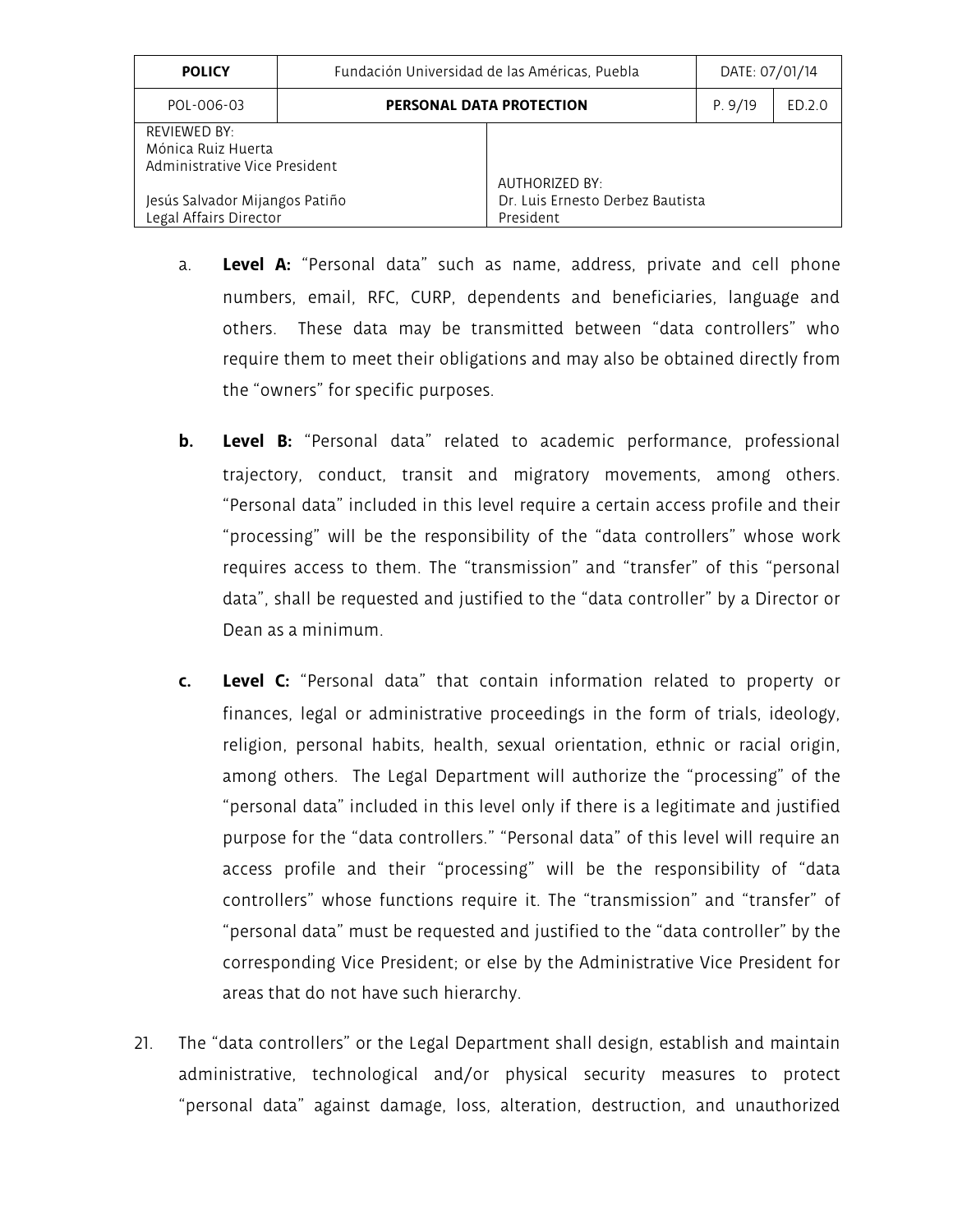| <b>POLICY</b>                                                       | Fundación Universidad de las Américas, Puebla |                                                                 | DATE: 07/01/14 |      |
|---------------------------------------------------------------------|-----------------------------------------------|-----------------------------------------------------------------|----------------|------|
| POL-006-03                                                          | PERSONAL DATA PROTECTION                      |                                                                 | P. 10/19       | FD20 |
| REVIEWED BY:<br>Mónica Ruiz Huerta<br>Administrative Vice President |                                               |                                                                 |                |      |
| Jesús Salvador Mijangos Patiño<br>Legal Affairs Director            |                                               | AUTHORIZED BY:<br>Dr. Luis Ernesto Derbez Bautista<br>President |                |      |

"processing." Security measures must be equivalent to those used for "University" information.

22. When security is breached, significantly affecting "personal data", the "data controllers" must inform the "owners" in writing about this fact, so they may adopt measures to defend their rights.

# **ARCO Rights**

- 23. "Owners" shall have rights of access, rectification, cancellation and objection in terms of the "Law," and this right may be exercised at any time by the means established in the "Privacy Notice."
- 24. Applications by "owners", or by their legal representatives, to access, rectify, cancel or object, must be presented in writing to the corresponding "data controller" indicated in the "Privacy Notice." Such applications must:
	- a. Contain at least the name of the "owner" of the "personal data" referred to in the application.
	- b. Have documents that certify the identity of the "owner" and, if needed, of his/her legal representative.
	- c. Indicate the address or email address of the "owner" or legal representative so the "University" may respond to the application.
	- d. Describe in a clear and precise way the "personal data" for which the application is presented.
	- e. Provide data or exhibit any other document that facilitates locating the "personal data."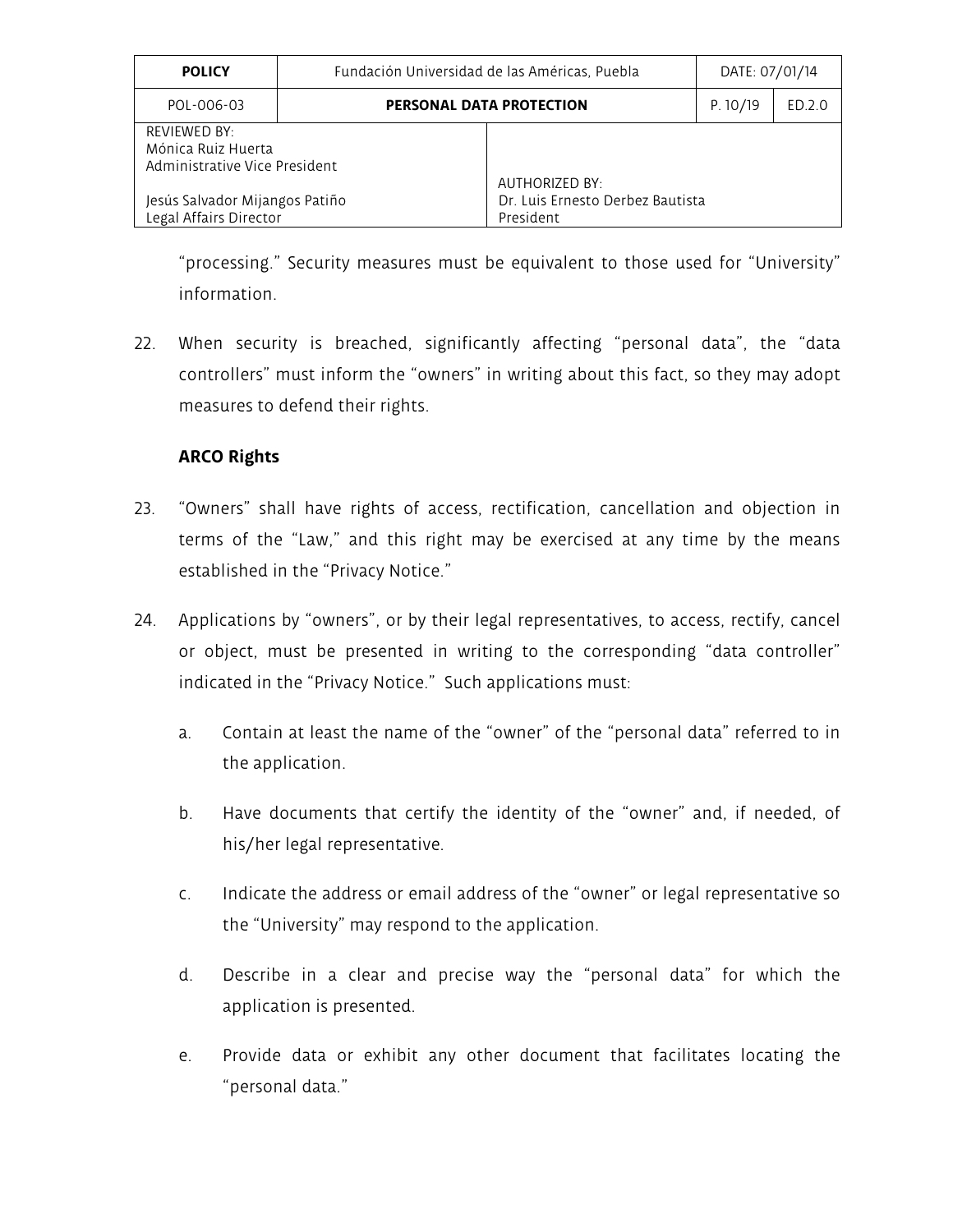| <b>POLICY</b>                                                       | Fundación Universidad de las Américas, Puebla |                                                                        | DATE: 07/01/14 |        |
|---------------------------------------------------------------------|-----------------------------------------------|------------------------------------------------------------------------|----------------|--------|
| POL-006-03                                                          | PERSONAL DATA PROTECTION                      |                                                                        | P. 11/19       | ED.2.0 |
| REVIEWED BY:<br>Mónica Ruiz Huerta<br>Administrative Vice President |                                               |                                                                        |                |        |
| Jesús Salvador Mijangos Patiño<br>Legal Affairs Director            |                                               | <b>AUTHORIZED BY:</b><br>Dr. Luis Ernesto Derbez Bautista<br>President |                |        |

25. The "University" will have twenty business days from the "personal data" access, rectification, cancellation or objection application date to respond to the applicant with its decision. If the application proceeds, it will be effective within fifteen business days from the date it is answered. These deadlines may be extended only once for the same length of time when circumstances merit it. Information will be given upon full identification of the applicant or his/her legal representative.

# **Data controllers**

- 26. Every "data controller" must:
	- a. Manage only the "personal data" allowed to him/her under the "Law" and this Policy.
	- b. Keep confidential all "personal data" handled.
	- c. Establish physical and administrative measures to restrict access of unauthorized persons to the area, as well as all measures to make sure that the "personal data" are duly protected, such as locks, electronic devices, access passwords or any other technology, and keeping files and furniture locked.
	- d. Arrange a physical space intended for consultation of "personal data" by the "owner" or his/her legal representative.
	- e. Inform the Legal Office through the electronic address [datos.personales@udlap.mx,](mailto:datos.personales@udlap.mx) when an unauthorized person has entered the consultation and secure area, or when there is evidence that the security of the "personal data" has been jeopardized.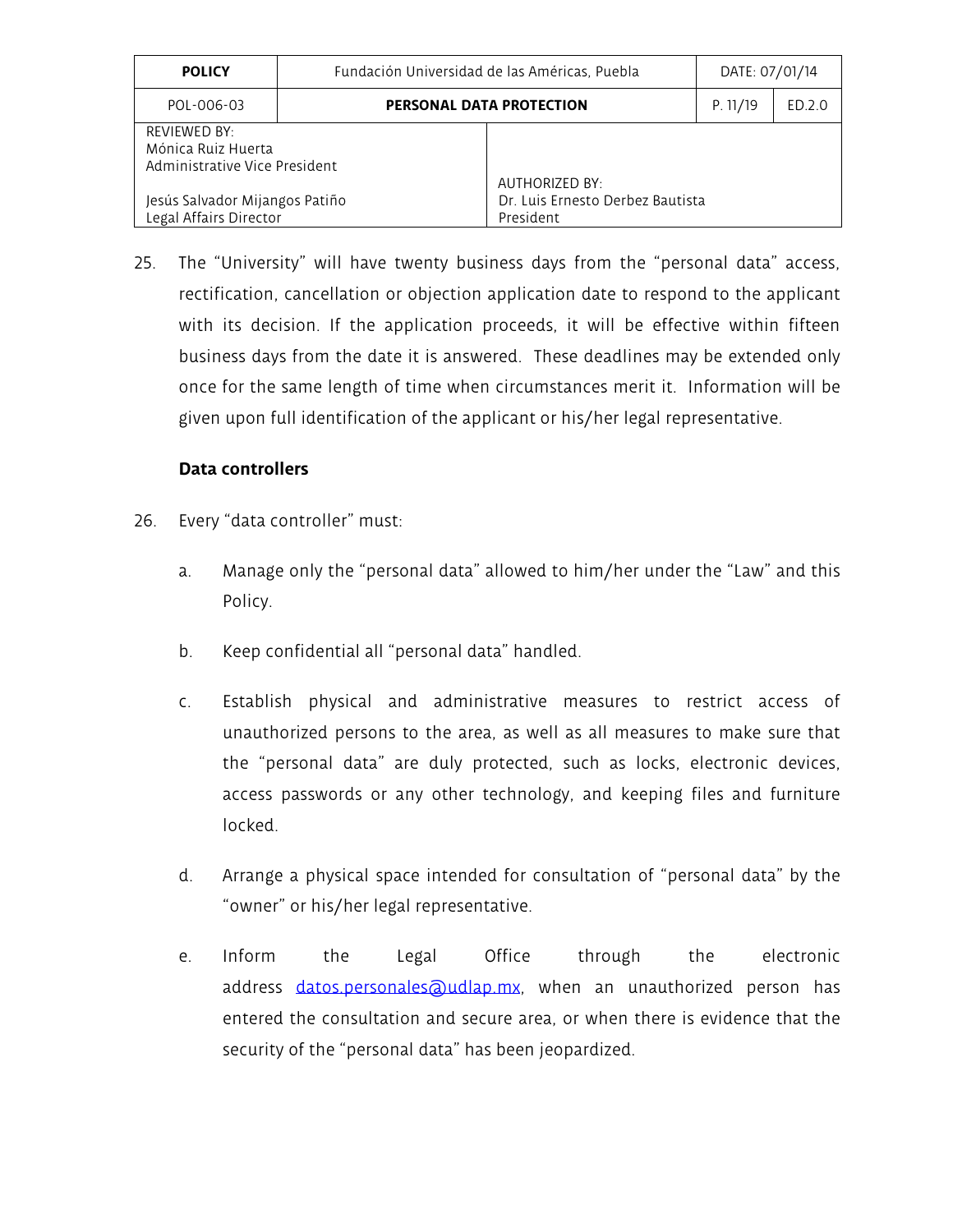| <b>POLICY</b>                                                              | Fundación Universidad de las Américas, Puebla |                                                                 | DATE: 07/01/14 |        |
|----------------------------------------------------------------------------|-----------------------------------------------|-----------------------------------------------------------------|----------------|--------|
| POL-006-03                                                                 | PERSONAL DATA PROTECTION                      |                                                                 | P. 12/19       | FD.2.0 |
| <b>REVIEWED BY:</b><br>Mónica Ruiz Huerta<br>Administrative Vice President |                                               |                                                                 |                |        |
| Jesús Salvador Mijangos Patiño<br>Legal Affairs Director                   |                                               | AUTHORIZED BY:<br>Dr. Luis Ernesto Derbez Bautista<br>President |                |        |

- f. Remove "personal data" when the end of "processing" has been met and there is no legal provision to keep the "personal data".
- 27. The relationship between "University" and the "data controllers" that justifies "personal data" "processing" must be formally established in scope and content in the contract clauses or other legal documents established by the Legal Department.

# **Compensatory Measures**

- 28. The "University" may implement compensatory measures; that is to say, alternate mechanisms to let the "owners" know the *Privacy Notice (Annex 1*) when the "personal data" were obtained before July 6, 2011 and the following conditions apply:
	- a. An impossibility to let each "owner" know the *Privacy Notice (Annex 1*), namely when the "University" does not have the "owners" contact information, either because the information is not on file, archives or databases, or because these are not current, correct, complete or exact.
	- b. That delivering the *Privacy Notice (Annex 1*) to each one of the "owners" demands a disproportionate effort, represents excessive expense that endangers the financial stability of the "University," or that such activity is significantly disruptive of all the actions that the "University" performs daily.
- 29. Prior to implementing a compensatory measure, the corresponding "data controller" must cancel all "personal data" that have ceased to be needed for the ends that gave rise to their "processing" and the applicable legal obligations.
- 30. The "University" may publish the *Privacy Notice (Annex 1*) through the following media, adhering to the "owners" profile for whom the compensatory measure is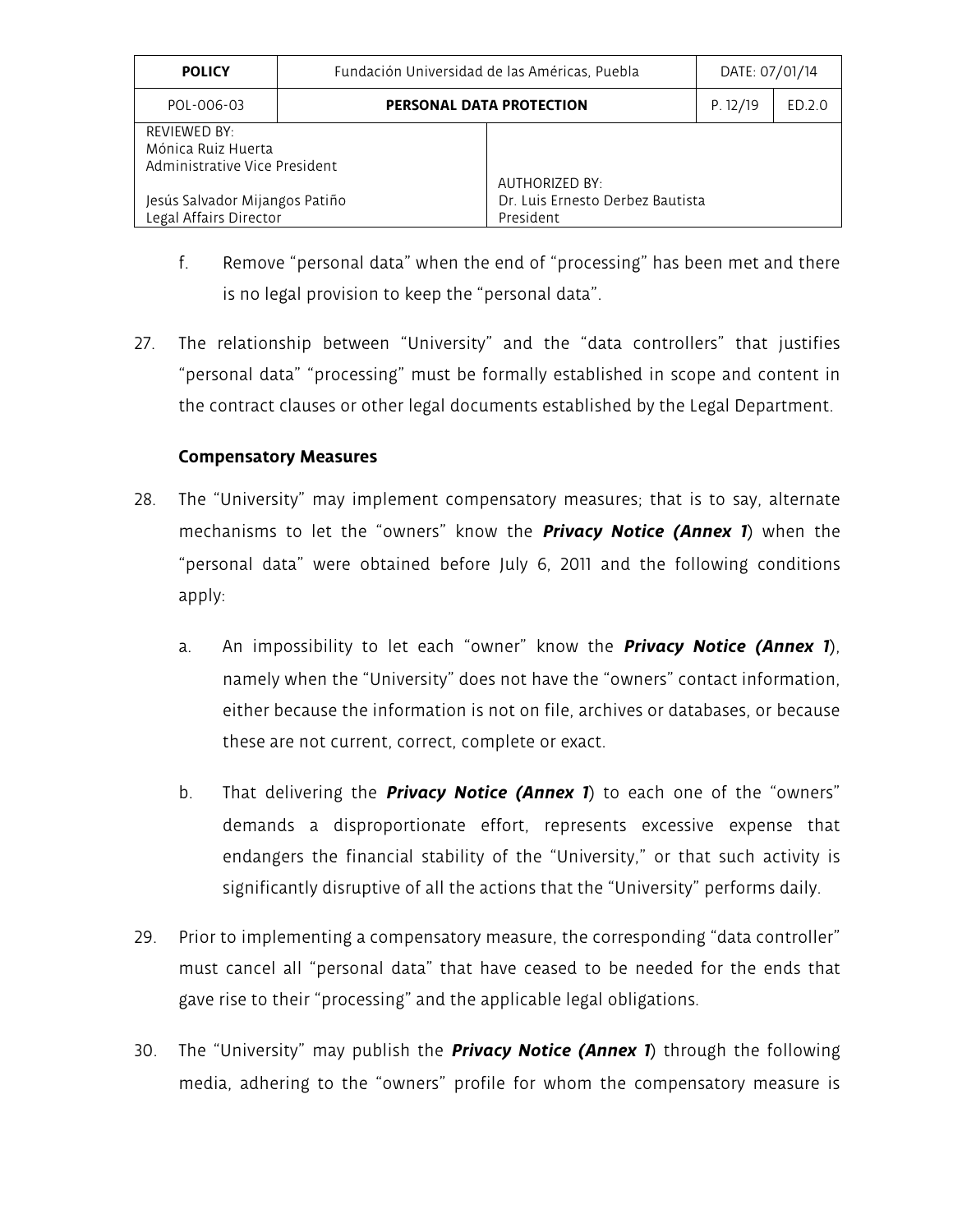| <b>POLICY</b>                                                                                                               | Fundación Universidad de las Américas, Puebla |  | DATE: 07/01/14 |        |
|-----------------------------------------------------------------------------------------------------------------------------|-----------------------------------------------|--|----------------|--------|
| POL-006-03                                                                                                                  | PERSONAL DATA PROTECTION                      |  | P. 13/19       | ED.2.0 |
| <b>REVIEWED BY:</b><br>Mónica Ruiz Huerta<br>Administrative Vice President                                                  |                                               |  |                |        |
| AUTHORIZED BY:<br>Dr. Luis Ernesto Derbez Bautista<br>Jesús Salvador Mijangos Patiño<br>Legal Affairs Director<br>President |                                               |  |                |        |

destined, to the "University" purpose and to the particular features of the medium in which the *Privacy Notice (Annex 1*) will be published:

- a. National newspapers when the "owners" are located in the country.
- b. Local newspapers or specialized magazines when the "owners" reside in the place where the newspapers circulate.
- c. Website [www.udlap.mx.](http://www.udlap.mx/)
- d. Information posters located at the "University" when the owners visit the installations, or in frequented sites in its proximity.
- e. Another means of mass communication, previously approved by the "Personal Data Area."

# **IV. Transitory Article**

This policy cancels all previous regulations related to the topic and will enter in force on the day following its publication in Intranet.

# **V. Documents Directly Related**

Code of Ethics

# **VI. Change History**

| <b>Edition</b> | <b>Change Description</b> |                    |  |
|----------------|---------------------------|--------------------|--|
| <b>Number</b>  |                           | <b>Change Date</b> |  |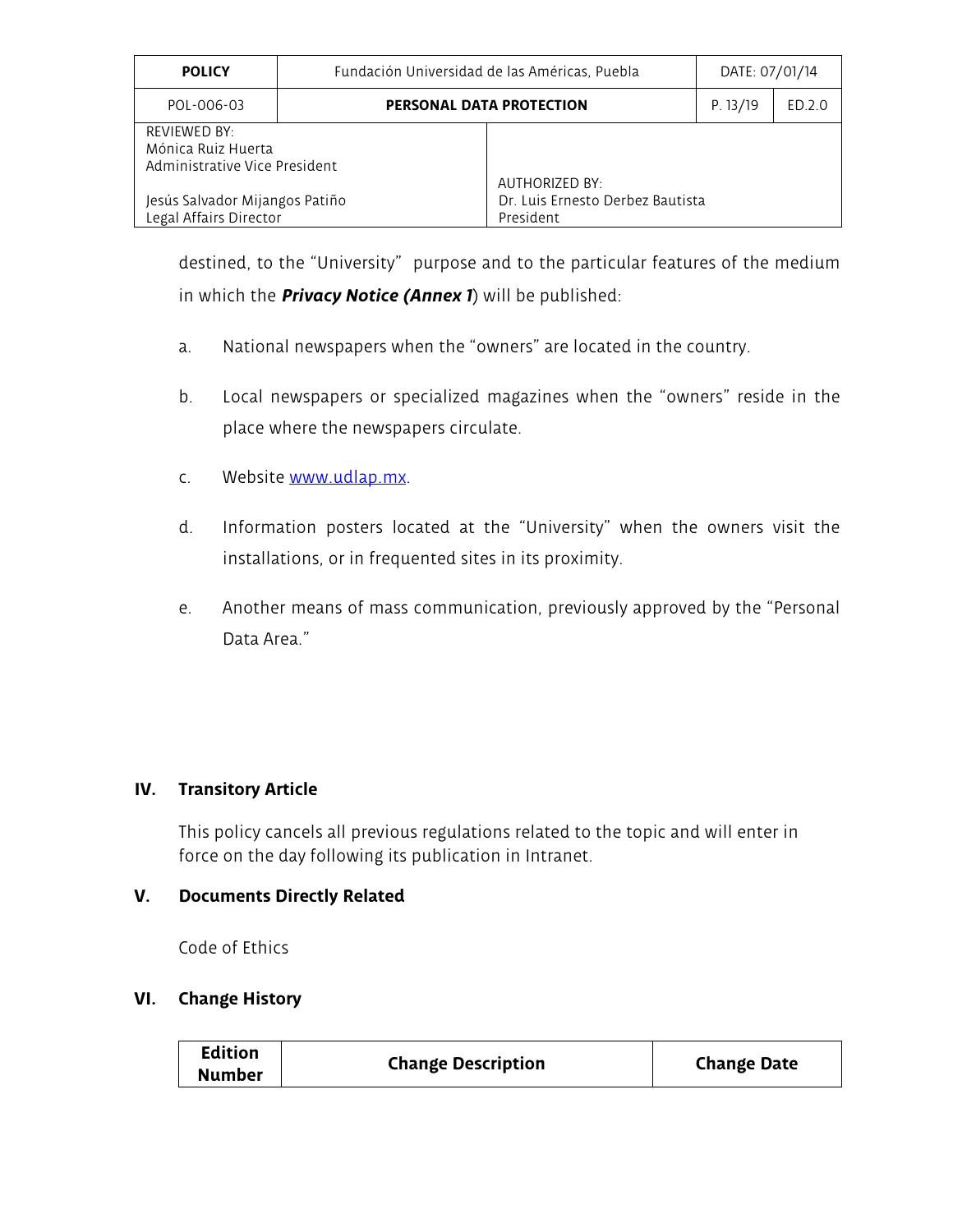| <b>POLICY</b>                                                       | Fundación Universidad de las Américas, Puebla |                                                                 | DATE: 07/01/14 |        |
|---------------------------------------------------------------------|-----------------------------------------------|-----------------------------------------------------------------|----------------|--------|
| POL-006-03                                                          | PERSONAL DATA PROTECTION                      |                                                                 | P. 14/19       | ED.2.0 |
| REVIEWED BY:<br>Mónica Ruiz Huerta<br>Administrative Vice President |                                               |                                                                 |                |        |
| Jesús Salvador Mijangos Patiño<br>Legal Affairs Director            |                                               | AUTHORIZED BY:<br>Dr. Luis Ernesto Derbez Bautista<br>President |                |        |

| 1.0 | New Document                                                                                                                                                                                                                                                                                                                                                                                                                                                                                                                                                                                                                                                                                                                                                                                                                                                                                                                                                                                                                                                                                                   | July, 2011    |
|-----|----------------------------------------------------------------------------------------------------------------------------------------------------------------------------------------------------------------------------------------------------------------------------------------------------------------------------------------------------------------------------------------------------------------------------------------------------------------------------------------------------------------------------------------------------------------------------------------------------------------------------------------------------------------------------------------------------------------------------------------------------------------------------------------------------------------------------------------------------------------------------------------------------------------------------------------------------------------------------------------------------------------------------------------------------------------------------------------------------------------|---------------|
| 2.0 | The Policy's objective was detailed.<br>Definitions were updated and the definitions<br>for "data controller" and "transmission" were<br>added.<br>The responsibility of processing by the data<br>controllers regarding the possession of<br>personal data by UDLAP, as well as making<br>sure that these are pertinent, correct and<br>updated for the ends they were collected.<br>Implementation of secondary documents<br>other than the Privacy Notice to obtain<br>informed consent.<br>The responsibilities of the Legal Department<br>were detailed.<br>Attention to applications of ARCO rights was<br>extended to the areas in charge.<br>The exceptions to obtain an informed<br>consent were defined, derived from social<br>and professional interactions.<br>Personal data were classified according to<br>risk level, in order to limit transmissions and<br>transfers.<br>A system of compensatory measures was<br>added relative to data obtained previous to<br>the Policy of Protection of Personal Data and<br>its Privacy Notice entering into force.<br>The Privacy Notice was updated. | January, 2014 |

# **VII. Annex**

| Annex<br><b>Number</b> | <b>Annex Title</b> | Code | Does it Require<br><b>Authorization for</b><br>Updating? |
|------------------------|--------------------|------|----------------------------------------------------------|
|                        | Privacy Notice     | -    | YFS                                                      |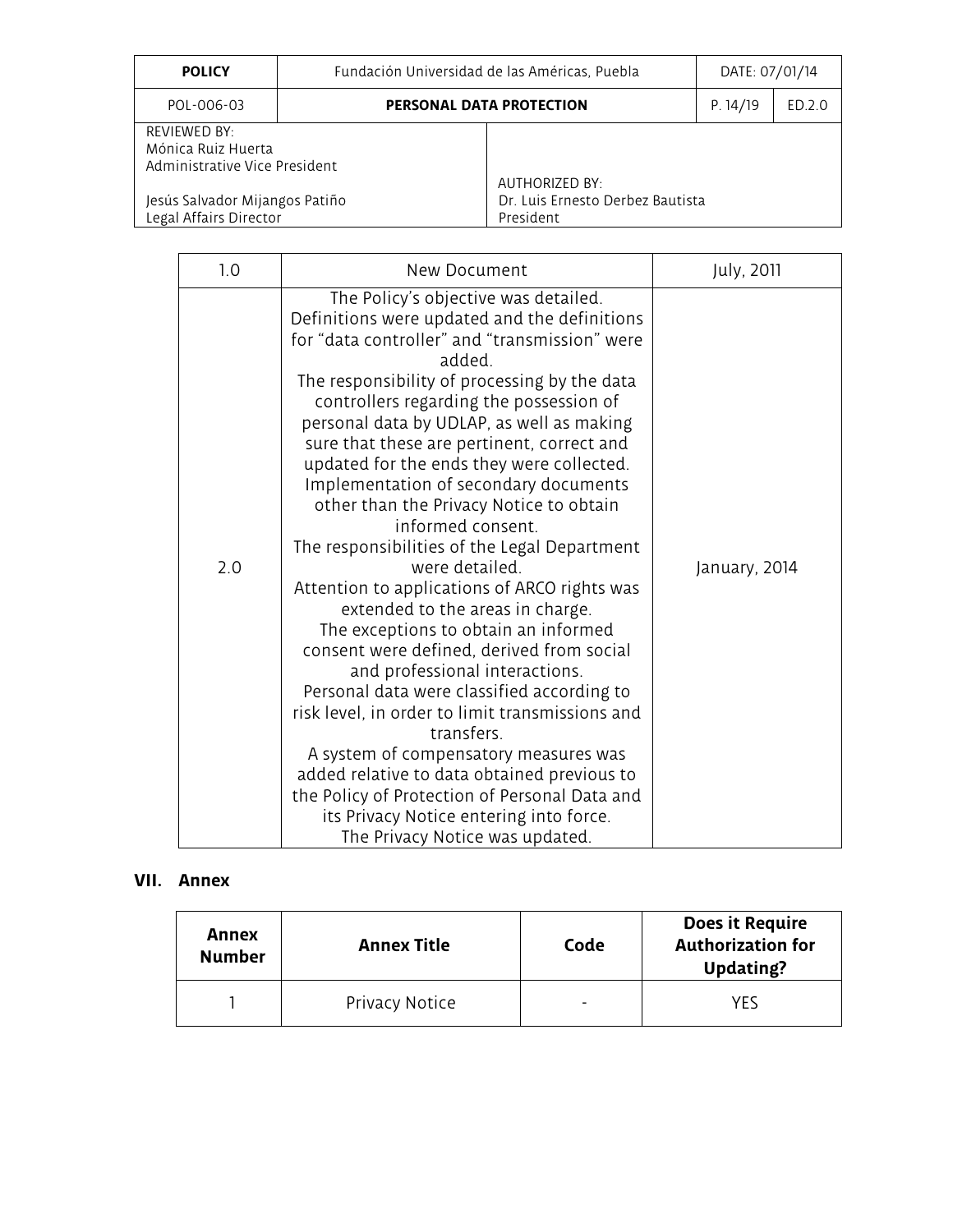| <b>POLICY</b>                                                              | Fundación Universidad de las Américas, Puebla |                                                                        | DATE: 07/01/14 |        |
|----------------------------------------------------------------------------|-----------------------------------------------|------------------------------------------------------------------------|----------------|--------|
| POL-006-03                                                                 | PERSONAL DATA PROTECTION                      |                                                                        | P. 15/19       | ED.2.0 |
| <b>REVIEWED BY:</b><br>Mónica Ruiz Huerta<br>Administrative Vice President |                                               |                                                                        |                |        |
| Jesús Salvador Mijangos Patiño<br>Legal Affairs Director                   |                                               | <b>AUTHORIZED BY:</b><br>Dr. Luis Ernesto Derbez Bautista<br>President |                |        |

## **Annex 1**

## **Privacy Notice**

### **Fundación Universidad de las Américas, Puebla**

Fundación Universidad de las Américas, Puebla (UDLAP), respectful of every person's fundamental right to privacy and his/her own identity, and complying with the Mexican legal framework, and in particular with the *Ley Federal de Protección de Datos Personales en Posesión de los Particulares y su Reglamento* (Federal Law for the Protection of Personal Data in Possession of Third Parties and its Regulations), makes available for such persons this Privacy Notice.

UDLAP, when dealing with students, employees, suppliers and third parties, uses various personal data to fulfill its obligations and protect its rights.

## **Objectives and Processing by Third Parties**.

Under its foundational objective, UDLAP promotes and fosters higher education, scientific research and cultural dissemination in and outside Mexico. For this reason, UDLAP handles personal information that may contain sensitive personal data to fulfill obligations derived from contracts and agreements celebrated with their owners; to comply with constitutional regulations, in particular with those derived from article 3 and from the second paragraph of article 16 of the *Constitución Política de los Estados Unidos Mexicanos* (Political Constitution of the Mexican United States); to respond to emergency situations that may pose a risk to the integrity or property of the owner; and in general to provide educational, cultural, athletic, recreational and other services for the university community as well as for visitors, suppliers and third parties. Processing personal data includes obtainment, use, storage, handling, application, transfer, disposition and dissemination of data by any means, subject to the Federal Law for the Protection of Personal Data in Possession of Third Parties and its Regulations, to the General Criteria for the instrumentation of compensatory measures without expressed consent of the *Instituto Federal de Acceso a la Información y Protección de Datos* (Federal Institute for Information Access and Data Protection), and of this Privacy Notice derived from the latter.

Before giving any personal data to UDLAP by any means, you should confirm that you agree with the terms of the UDLAP Policy for the Protection of Personal Data of this Privacy Notice and of the physical and/or technological instruments derived from them, so you can give an informed consent on the terms of articles 6, 8, 16 y 17 of the Federal Law for the Protection of Personal Data in Possession of Third Parties. If you do not agree with the content of the instruments here referred to, do not supply data. If you decide not to give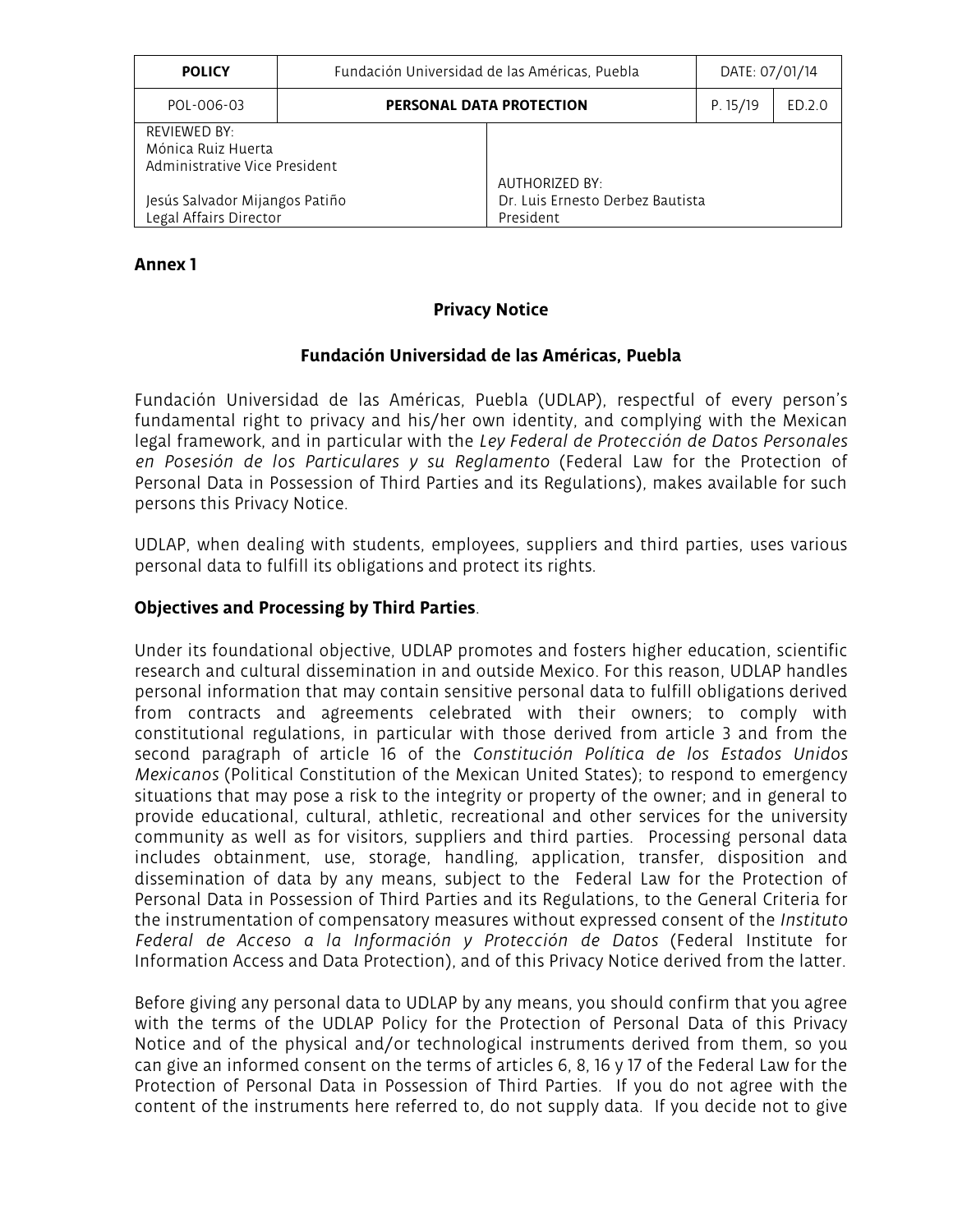| <b>POLICY</b>                                                       | Fundación Universidad de las Américas, Puebla |                                                                 |         | DATE: 07/01/14 |  |
|---------------------------------------------------------------------|-----------------------------------------------|-----------------------------------------------------------------|---------|----------------|--|
| POL-006-03                                                          | PERSONAL DATA PROTECTION                      |                                                                 | P.16/19 | ED.2.0         |  |
| REVIEWED BY:<br>Mónica Ruiz Huerta<br>Administrative Vice President |                                               |                                                                 |         |                |  |
| Jesús Salvador Mijangos Patiño<br>Legal Affairs Director            |                                               | AUTHORIZED BY:<br>Dr. Luis Ernesto Derbez Bautista<br>President |         |                |  |

UDLAP certain personal data, or you wish to exercise your right to cancel, you accept the possibility that UDLAP denies you access to its facilities, activities or other services.

In agreement with everything expressed above and adhering to the principles of information and purpose, UDLAP lets you know that it can:

- a. Transfer your personal data to third parties from whom it has hired processing services, within the framework of a voluntary agreement with UDLAP, on the terms of section IV of article 10 of the Federal Law for the Protection of Personal Data in Possession of Third Parties and article 17 of its derived Regulations, to carry out accreditation and certification processes and socioeconomic studies so that UDLAP may exercise its rights as well as offer data owners academic, cultural, medical and sports services.
- b. Transfer your personal data to other national and foreign educational institutions to realize academic, cultural and sports projects, in which case only the indispensable data needed for specific activities or services requested by the owner will be transferred, following the principle of proportionality.
- c. Transfer your personal data related to any financial aid plan that the owner has applied for or received.

Consistent with articles 50 and 53 of the Regulations of the Federal Law for the Protection of Personal Data in Possession of Third Parties, third parties who receive personal data for processing will receive only those required for their activities, according to UDLAP´s instructions, keeping strict confidentiality about the data received.

Likewise, some personal data such as your name, address, phone number and email may be used by UDLAP to send you information about our services, cultural, sports and academic events, projects and raffles, among others, as well as to structure actions based on General Criteria for implementing compensatory measures without explicit authorization of the Federal Law for the Protection of Personal Data in Possession of Third Parties and its Regulations.

### **Videos, Audio and Photographs.**

UDLAP records audios and videos and takes photographs of events such as classes, lectures, and sports, cultural, recreation and outreach events among others. When you enter the UDLAP campus, on the terms of article 74 of the Regulations of the Federal Copyright Law and of paragraphs 21 and 23 of UDLAP's Policy of Intellectual Property, you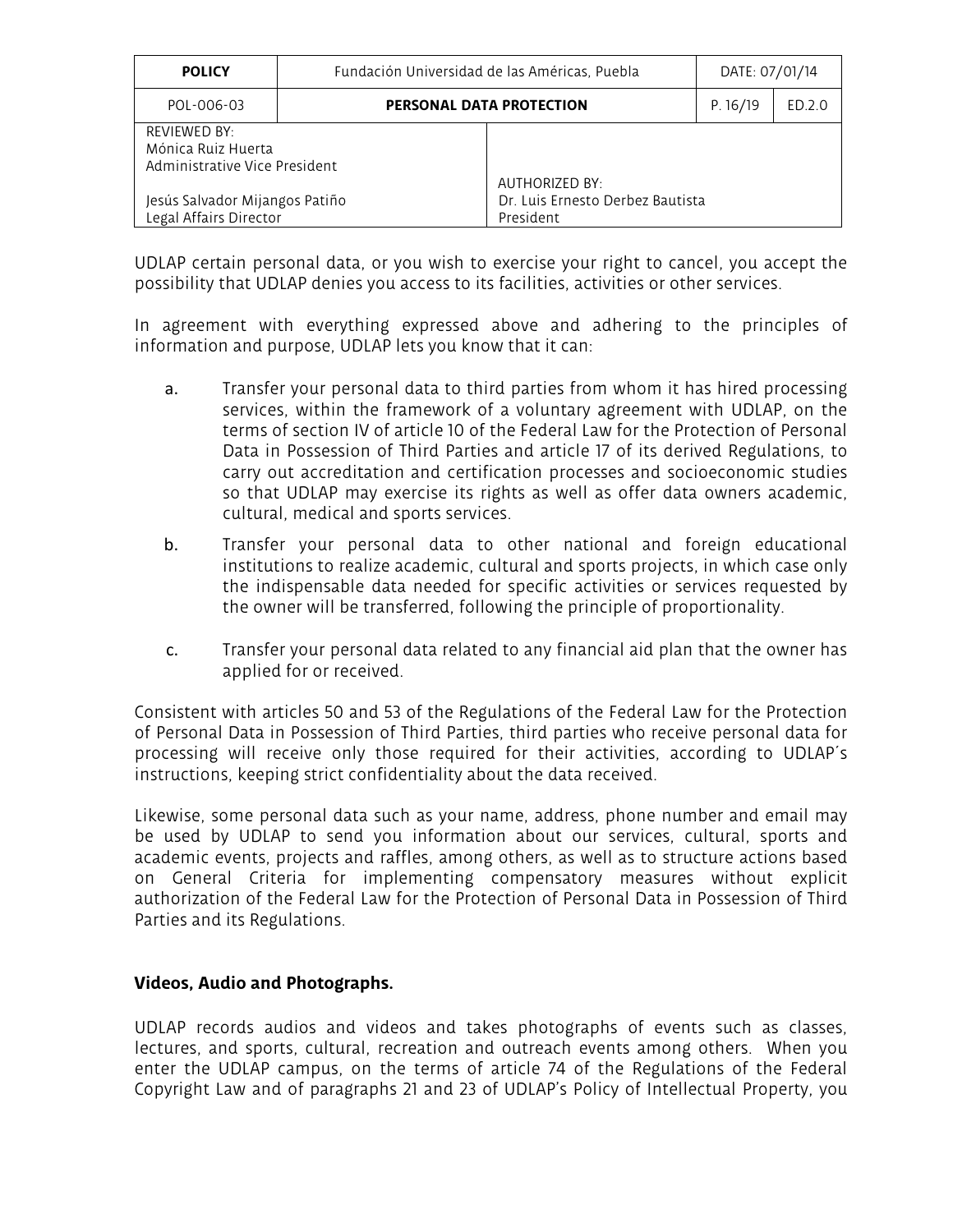| <b>POLICY</b>                                                       | Fundación Universidad de las Américas, Puebla |                                                                 | DATE: 07/01/14 |        |
|---------------------------------------------------------------------|-----------------------------------------------|-----------------------------------------------------------------|----------------|--------|
| POL-006-03                                                          | PERSONAL DATA PROTECTION                      |                                                                 | P. 17/19       | ED.2.0 |
| REVIEWED BY:<br>Mónica Ruiz Huerta<br>Administrative Vice President |                                               |                                                                 |                |        |
| Jesús Salvador Mijangos Patiño<br>Legal Affairs Director            |                                               | AUTHORIZED BY:<br>Dr. Luis Ernesto Derbez Bautista<br>President |                |        |

acknowledge that you may be recorded and/or photographed, and you accept that UDLAP is entitled to use, distribute or publicize recordings and/or photographs for courses, classes and other activities related to its objectives.

## **Security Measures.**

In order to protect your personal data, UDLAP has classified the information it legally possesses and has designed legal, operational and technological measures, according to the nature of the data and processing they are subjected to. Likewise, UDLAP periodically trains personnel who deals with personal data.

## **Use of C***ookies***, W***eb Beacons* **and Other Similar Technology.**

In the performance of its duties, UDLAP uses mechanisms in remote or local electronic media to collect personal data simultaneously and automatically, in order to determine browser types and operational systems, webpages consulted, visit origin, IP access address, time spent in the University website and other statistical data. UDLAP uses *cookies*, consisting of small bits of information sent directly to the Institution's website and stored in its browser to know users' activity and to speed up associated procedures. In like manner, *web beacons* and *JavaScripts* of web metrics are used to store information about the Institution's website use. Those mechanisms may be disabled when they are not needed for the operations of the Institutional website.

### **Limits for Storing Personal Data.**

The limits for storing personal data will not exceed those needed to fulfill the obligations described here. Once fulfilled, and when there is no legal provision against it, UDLAP will proceed to cancel your personal data.

### **Means to Exercise ARCO Rights**

When you wish to exercise the rights of access, rectification cancellation or objection linked to your personal data, you or your legal representative must go in person to UDLAP´s address (Ex Hacienda Santa Catarina Mártir S/N, San Andrés Cholula, Puebla, México, C.P. 72810) where the specific data control area will receive and process the owner's application; or, you may present your application via email to the data controller and/or to [datos.personales@udlap.mx.](mailto:datos.personales@udlap.mx)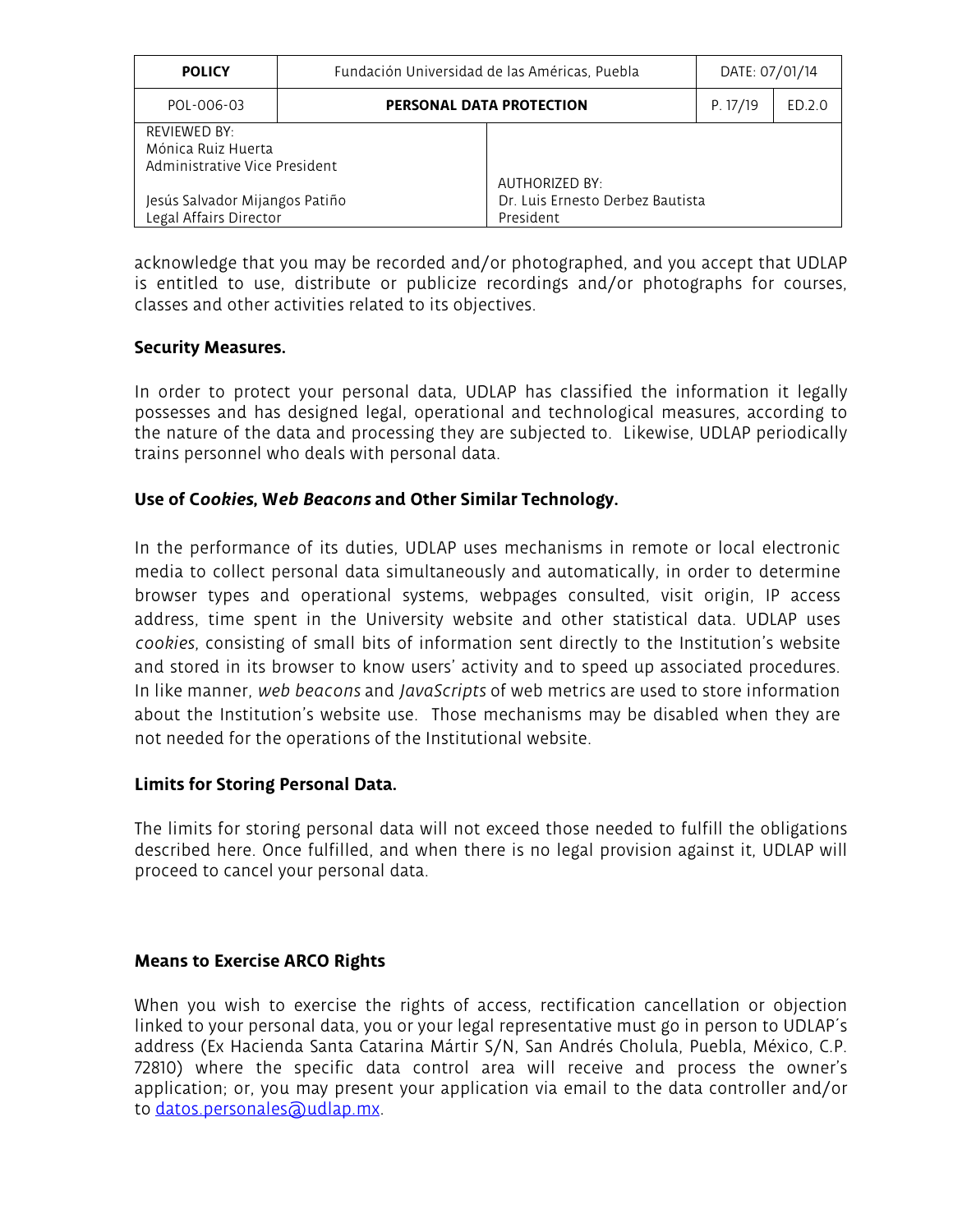| <b>POLICY</b>                                                       | Fundación Universidad de las Américas, Puebla                                                     |  | DATE: 07/01/14 |        |
|---------------------------------------------------------------------|---------------------------------------------------------------------------------------------------|--|----------------|--------|
| POL-006-03                                                          | PERSONAL DATA PROTECTION                                                                          |  | P. 18/19       | ED.2.0 |
| REVIEWED BY:<br>Mónica Ruiz Huerta<br>Administrative Vice President |                                                                                                   |  |                |        |
| Legal Affairs Director                                              | AUTHORIZED BY:<br>Dr. Luis Ernesto Derbez Bautista<br>Jesús Salvador Mijangos Patiño<br>President |  |                |        |

ARCO applications must have: 1) complete name, 2) documents to certify your identity or that of the legal representative acting in your name, 3) address or email address where UDLAP may respond to your application, 4) a clear and precise description of the personal data presented in the application, and 5) any additional data or documents that facilitate locating your personal data.

UDLAP will have 20 business days from the date the ARCO application was received to answer. If the application proceeds, it will be effective within 15 business days from the date the answer was communicated. These terms may be extended only once and for the same length of time when the particular circumstances of the case merit it. Information will be released after proving your identity or that of your legal representative.

If you want to revoke the consent given to UDLAP to process your personal data, you must directly inform the university area that obtained your data and has your written consent and/or the write to the following email address [datos.personales@udlap.mx.](mailto:datos.personales@udlap.mx)

### **Personal Data Area**

UDLAP's Personal Data Area is the Legal Department at Ex Hacienda Santa Catarina Mártir S/N, San Andrés Cholula, Puebla, México, C.P. 72810, and email address [datos.personales@udlap.mx](mailto:datos.personales@udlap.mx)., and they are authorized to advice you in exercising your rights.

### **Privacy Notice Changes.**

UDLAP, through its Personal Data Area, reserves the right to modify at will the Policy for the Protection of Personal Data and/or its Privacy Notice. If and when this Privacy Notice is modified, UDLAP will make it public on the university webpage [\(www.udlap.mx/](http://www.udlap.mx/)privacidad/), so we urge you to periodically visit this address to remain informed about your consent before supplying any personal data to UDLAP. Every substantial change of the Policy, other than that those derived from a Mexican legal reform or from a direct order of a relevant authority, will be published through the Institutional webpage at [\(www.udlap.mx\)](http://www.udlap.mx/) 5 calendar days before the modification enters into force.